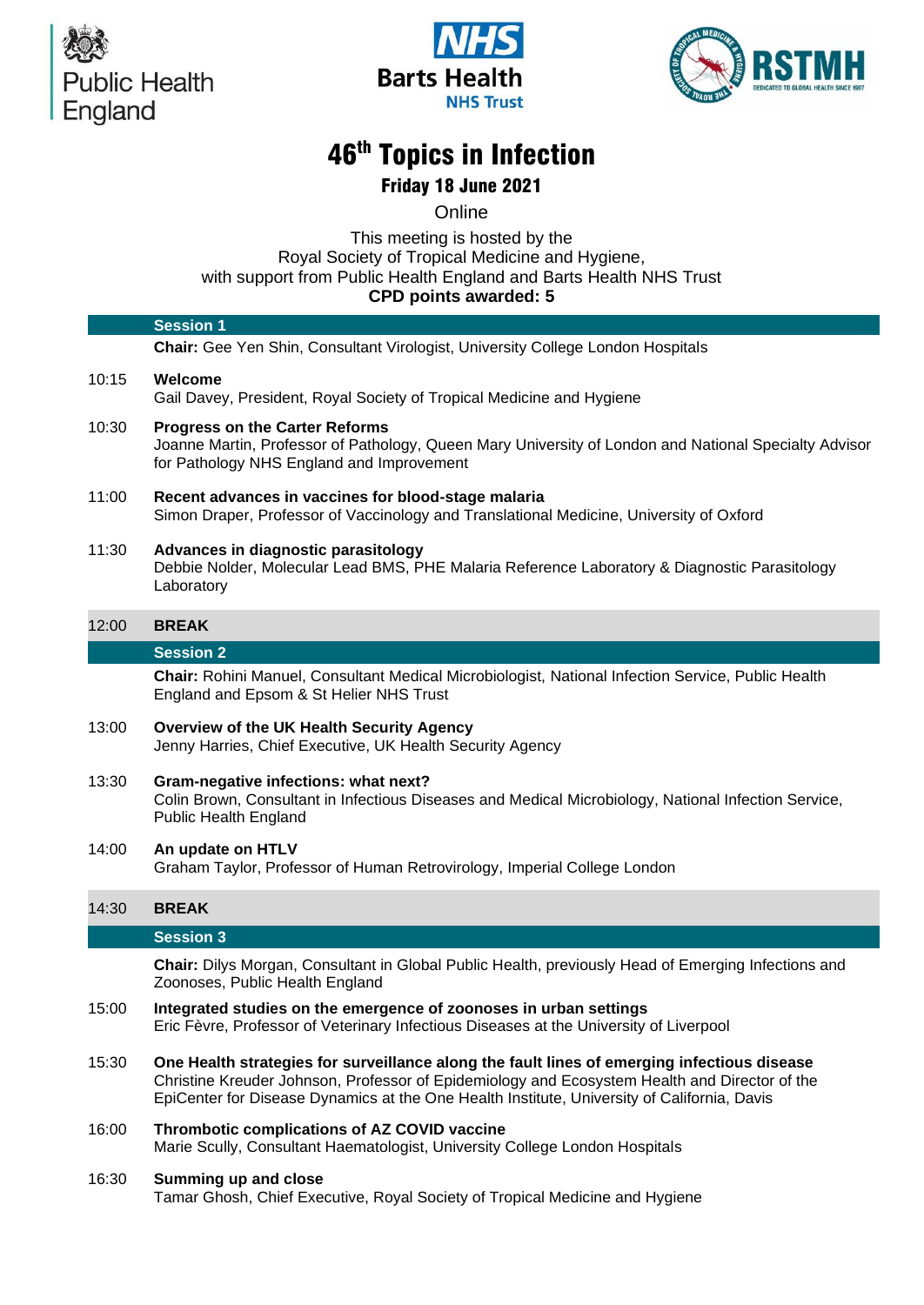





**Biographies**

# **Dr Colin Brown, Consultant in Infectious Diseases and Medical Microbiology, National Infection Service, Public Health England**

Colin Brown is an Infectious Disease & Medical Microbiology consultant working at Public Health England on a portfolio of antimicrobial resistance (AMR), healthcare-associated infections (HCAI) and global health. His time is currently split between treating patients with clinical infections (including high consequence infectious diseases) at the Royal Free Hospital in London, working on domestic infection policy on healthcare-associated infection and antimicrobial resistance activities as Deputy Director of the HCAI/AMR Division e.g. overseeing PHE collaborative work on Carbapenemase-producing Enterobacterales (CPE), and on global health security supporting several African countries improve their infectious disease diagnostic capabilities including for AMR.

# **Professor Simon Draper, Professor of Vaccinology and Translational Medicine, University of Oxford**

Simon Draper is Professor of Vaccinology and Translational Medicine at the University of Oxford. He was based at the Jenner Institute, Nuffield Department of Medicine from 2005 until Feb 2021 when he moved his laboratory to the Department of Biochemistry. The group's clinical team are based at the University's Centre for Clinical Vaccinology and Tropical Medicine (CCVTM) on the Churchill Hospital site.

The Draper Lab study vaccine-induced immunity, with a particular focus on antibody immunology and human malaria infection. A critical strength of the group is a strong dual focus on preclinical vaccine development in parallel with early-phase clinical vaccine testing and experimental medicine studies. In particular, the group's research interests span: strategies for improved vaccine antigen identification; development of improved vaccine delivery strategies; assessment of quantitative antibody correlates of protective immunity; and assessment of human vaccine-induced antibody responses to guide structurebased immunogen design and to better understand protective mechanisms of immunity.

To-date the group has undertaken 16 proof-of-concept Phase I/II clinical trials assessing novel vaccine delivery platforms and immunisation regimens; developing controlled human malaria infection (CHMI) models for Plasmodium falciparum and P. vivax; and testing novel blood-stage malaria vaccine antigens (PfRH5 for P. falciparum and PvDBP\_RII for P. vivax) including the first assessment of PfRH5-based vaccines in the field via collaboration with the Ifakara Health Institute in Bagamoyo, Tanzania. The group has a strong track record of partnering with biotech and pharma, and participation in numerous collaborative programmes with academic and industrial partners, seeking to develop improved vaccines or antibody-based therapeutics.

#### **Professor Eric Fèvre, Professor of Veterinary Infectious Diseases at the University of Liverpool**

Eric Fèvre is Professor of Veterinary Infectious Diseases at the Institute of Infection and Global Health (IGH), University of Liverpool and is jointly based at the International Livestock Research Institute, Nairobi, Kenya.

Prof Fèvre manages a range of field-orientated projects researching disease transmission and control at the interface between animals and human beings. His research team, the Zoonotic and Emerging Diseases group (www.zoonotic-diseases.org; Twitter: @ZoonoticDisease) is a grouping of epidemiologists, ecologists, biologists, veterinarians and medical practitioners interested in the biology and control of (re- )emerging diseases. The group conducts field studies to acquire a wider understanding of pathogen epidemiology to inform policy on optimal and cost-effective methods of disease control.

He obtained his BSc in Biology/Geography from the University of Bristol (UK), his MSc in Applied Parasitology and Medical Entomology at the Liverpool School of Tropical Medicine (LSTM) and his PhD in Epidemiology from the University of Edinburgh's Centre for Tropical Veterinary Medicine. He worked for several years on the epidemiology of zoonotic trypanosomiasis in East Africa, before expanding his work to cover a wider range of zoonotic diseases in endemic areas. He held a Wellcome Trust Research Fellowship from 2009-2012. The UK Research Councils, UK DFID, the European Union and the CGIAR Research Program on Agriculture for Nutrition and Health are currently the primary funders of the work in his team.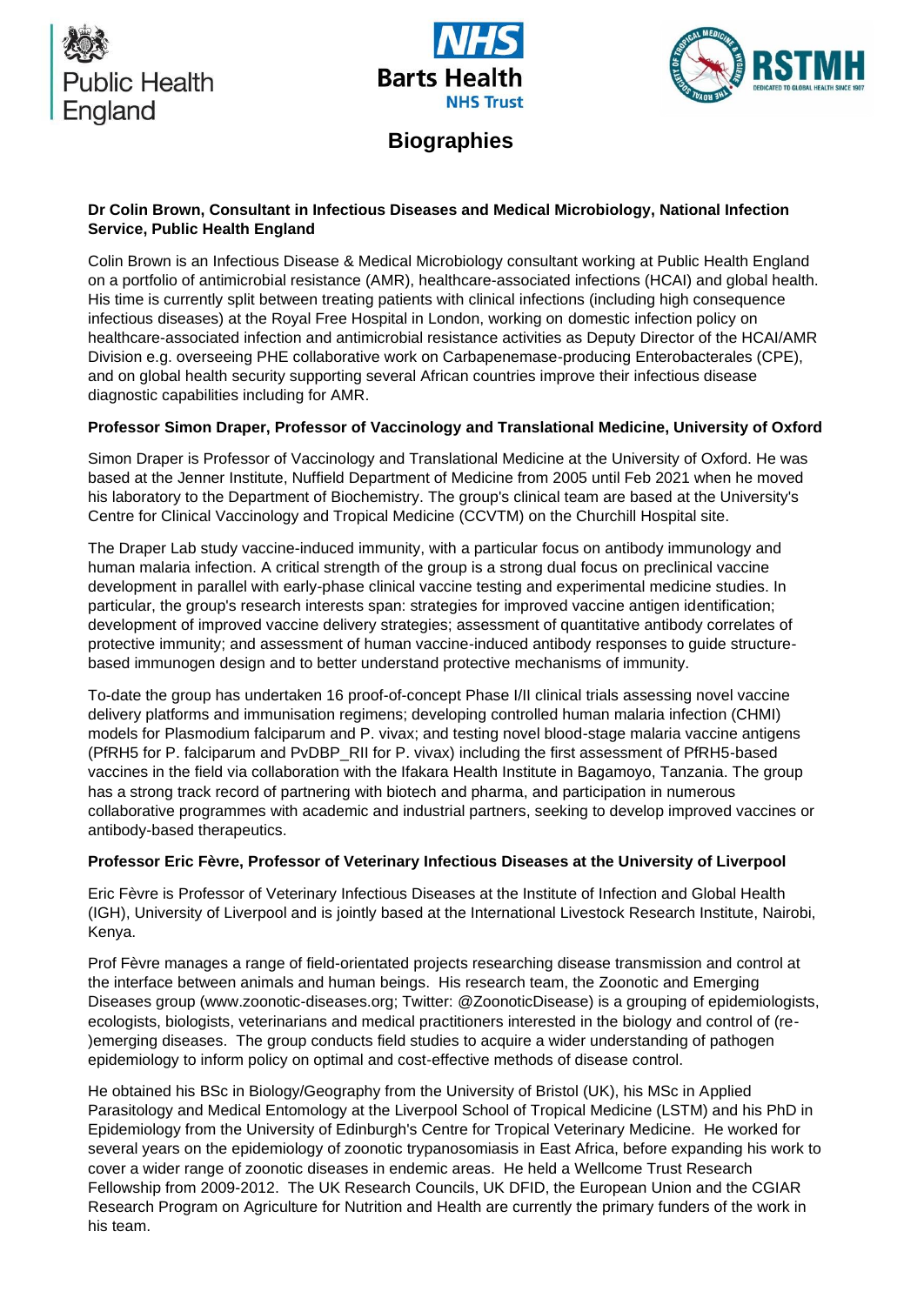





Prof Fèvre is the Chair the World Health Organization Working Group on zoonotic Neglected Tropical Diseases (zNTDs), is a member of the WHO Expert Committee on Human African Trypanosomiasis and was a member of the WHO Initiative to Estimate the Global Burden of Foodborne Disease (FERG). He is also a member of the Lancet Commission on One Health. In Kenya, he is a member of the National Zoonoses Technical Working Group, the National AMR Technical Working Group and several disease specific task forces.

## **Dr Jenny Harries OBE, Chief Executive, UK Health Security Agency**

Dr Jenny Harries has previously served on the Joint Committee for Vaccination and Immunisation (JCVI) and brings a wealth of public health knowledge and expertise gained from working in the NHS and local government at local, regional and national levels. She played central roles in the UK's response to COVID, Ebola, Zika, monkeypox, MERS and the Novichok attacks.

Career highlights:

- Deputy Chief Medical Officer for England
- Regional Director for the South of England at Public Health England (PHE) and PHE's Deputy Medical Director
- Joint Director of Public Health, for Norfolk County Council and NHS Norfolk and Waveney
- Joint Director of Public Health, NHS Swindon and Swindon Borough Council
- Local Director of Public Health, Monmouthshire Local Health Board and Public Health Consultant Lead for the South East Wales Regional Commissioning Unit
- member of the Joint Committee on Vaccination and Immunisation since 2007
- member of the Expert Advisory Group on the NHS Constitution
- worked in policy, evaluation and clinical roles in Pakistan, Albania, India and New Zealand

### **Professor Christine Kreuder Johnson, Professor of Epidemiology and Ecosystem Health and Director of the EpiCenter for Disease Dynamics at the One Health Institute, University of California, Davis**

Christine K. Johnson is Professor of Epidemiology and Ecosystem Health and Director of the EpiCenter for Disease Dynamics at the One Health Institute, University of California, Davis. She has a PhD in Epidemiology from the University of California, Davis (2003) and VMD degree in Veterinary Medicine from the University of Pennsylvania (1994). Her work is committed to transdisciplinary research to characterize impacts of environmental change on animal and human health, inform preparedness for emerging threats, and guide public policy at the intersection of emerging disease and environmental health.

Professor Johnson's research has pioneered new approaches to characterization of emerging threats and disease dynamics at the animal-human interface in rapidly changing landscapes that constitute "fault lines" for disease emergence, disease spillover and subsequent spread. Her activities also serve pressing research needs at the boundaries of science and policy, such as investigations into impacts of land use and climate change on disease spillover risk, the role of biodiversity in virus host plasticity and emergence risk, and the movement of pathogens in coastal systems. She leads the "EpiCenter for Emerging Infectious Disease Intelligence", one of NIAID's Centers for Emerging Infectious Disease (CREID) to investigate the environment and climate-related drivers for spillover and spread of emerging ebolaviruses, coronaviruses, and arboviruses.

Efforts to pursue challenging research relating environmental change to disease threats, and support science-based decision making and public policy were recognized by receipt of the Distinguished Scholarly Public Service Award in 2017. As faculty, she has developed new curriculum for health professionals and graduate students in One Health, ecosystem health, and epidemiology, and have a well-rounded graduate training program for PhD students and post-doctoral scholars.

**Professor Joanne Martin, Professor of Pathology, Queen Mary University of London and National Specialty Advisor for Pathology NHS England and Improvement**